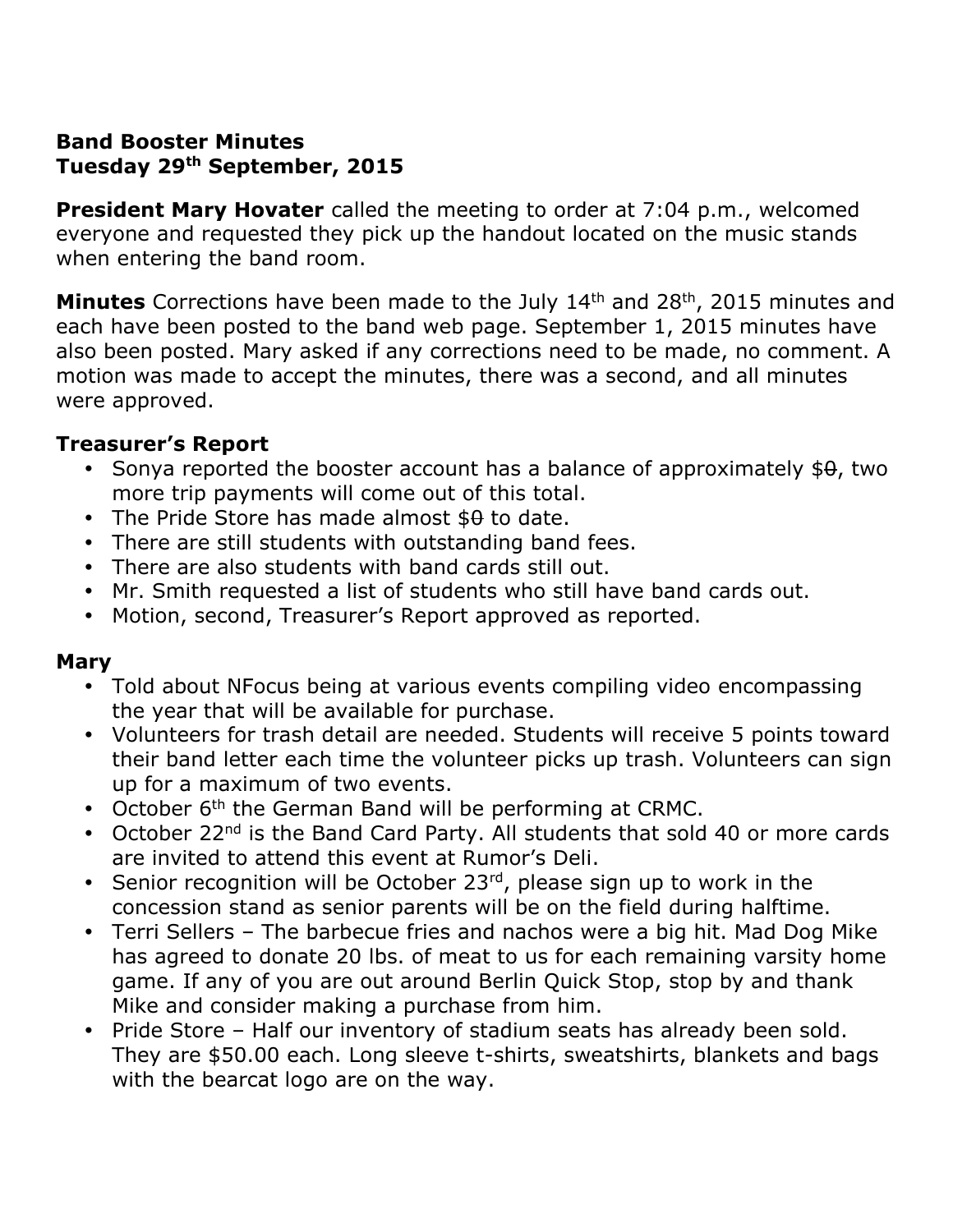- LaTonya Boike October 20<sup>th</sup> is the date for individual band pictures. Please make sure students come to school with the necessary uniform parts. BLACK SOCKS, students are always in need of them.
- Jackie Burnham All is well in chaperone land.
- John Sisk The fuel filter has been replaced and it is nice having working air conditioning in the truck. Parking at the exhibition went well, Mr. Carden and Mr. Christensen were a real plus.
- Katherine McLeroy Please continue to email pictures to her or Mr. Smith. It was great to see Cullman High School band on the front page of The Cullman Times the day of the Exhibition!
- Tammy French Everything is good for the Card Party on October 22<sup>nd</sup>.

# **Mrs. Bean**

- Thank you to the parents that who helped provide hospitality at our beginning band instrument meeting; Amy Rama (parent alumni) Mary Hovater, Jackie Burnham, Helen Crider and Tammy French.
- Thank you to Mrs. Pruitt and Mrs. Johnson for help with uniforms.
- Thank you to Mrs. Kelsey for helping with the stadium mats.
- The First Annual Beginning Band "Night at the Stadium" was a success. Thanks to all who helped out.
- The CMS Band will perform with the CHS Band on October 9<sup>th</sup>. We will meet at the CMS Band Room at 5:30 p.m. sharp.
- CMS Jazz Band auditions will be on October  $6<sup>th</sup>$ , during class and after school.
- Field Trip to Fall Spectrum at the University of Alabama in Tuscaloosa will be October 23<sup>rd</sup>, we have the first balcony reserved for the sixth, seventh and eighth grade students.
- Band card sales started for the middle school today. Beginning band students were given five cards to sell and middle school students were given ten. Proceeds from card sales will be used for storage improvements.
- Field trip permission form deadline is October  $9<sup>th</sup>$ . No form, no trip.
- Please see hand-outs regarding private lessons by two former students; Rachel Nix on French horn and Skylar King on trumpet.
- If you have any questions, please email me.
- Don't forget to save your box tops.